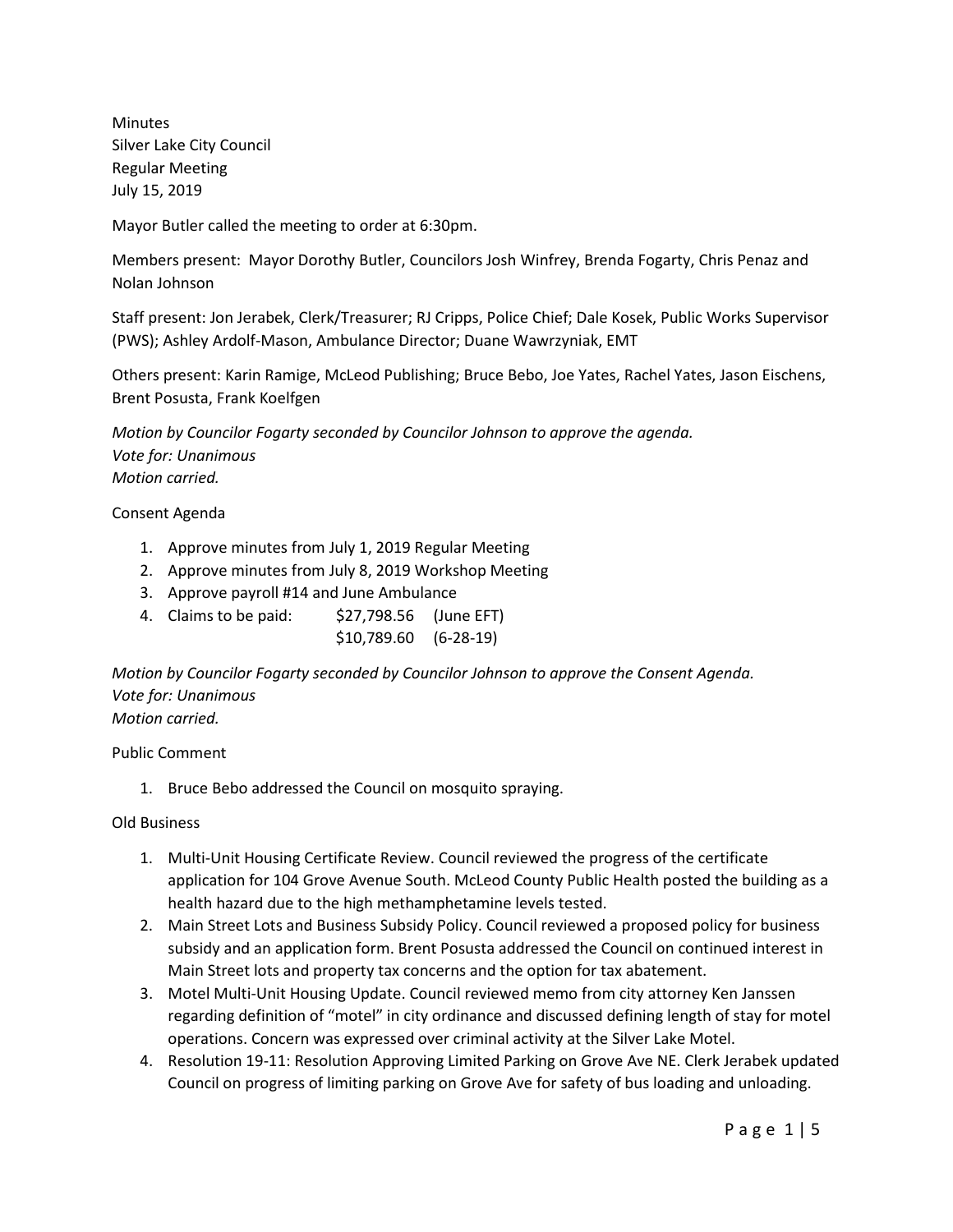5. Pola-Czesky Days Camping Permit. Council reviewed permit for allowing camping near the softball field and volleyball courts over Pola-Czesky Days. Camping would be limited to tents only and would be available for a maximum of three days. *Motion by Councilor Winfrey seconded by Councilor Penaz to allow camping near the softball field and volleyball courts over Pola-Czesky Days by reservation only through City Hall. Vote for: Unanimous Motion carried.*

## New Business

1. Civic Association Camping Request. The Silver Lake Civic Association requested to camp near the volleyball courts on the weekend of September 6-8, 2019. All attendees would sign waivers and the sites would be cleaned after use.

*Motion by Councilor Johnson seconded by Councilor Penaz to allow the Silver Lake Civic Association to camp near the volleyball courts on September 6-8, 2019. Vote for: Mayor Butler, Councilor Johnson, Councilor Penaz and Councilor Fogarty Abstained: Councilor Winfrey Motion carried.*

2. First Reading Ordinance 95: An Ordinance Amending Chapter 9 Section 6 Subdivision 2 of the Silver Lake Municipal Code Regarding Parking Regulations. Council reviewed updated ordinance to allow option for parking on Thomas Avenue between Main Street and Cleveland Street.

## Department Business

- 1. Public Works
	- a. Request to replace catch basin at northwest corner of Lake Avenue and Howard Street. Received quote from Juul Contracting for \$4,700 with an estimated \$2,000 in curb, gutter and asphalt.

*Motion by Councilor Winfrey seconded by councilor Fogarty to approve catch basin replacement at Lake Avenue and Howard Street not to exceed \$6,700. Vote for: Unanimous Motion carried.*

- b. Pola-Czesky Days preparation underway.
- c. Swimming Pool
	- i. Leak isolated to umbrella feature.
	- ii. Water quality has been very good this summer.
- d. People Service report reviewed.
- e. Annual Review for Maintenance Worker III Gary Jerabek. *Motion by Councilor Winfrey seconded by Councilor Penaz to approve annual review for Gary Jerabek and to retain. Vote for: Unanimous Motion carried.*
- f. Annual Review for Public Works Supervisor Dale Kosek. *Motion by Councilor Winfrey seconded by Councilor Fogarty to approve annual review for Dale Kosek and to retain. Vote for: Unanimous*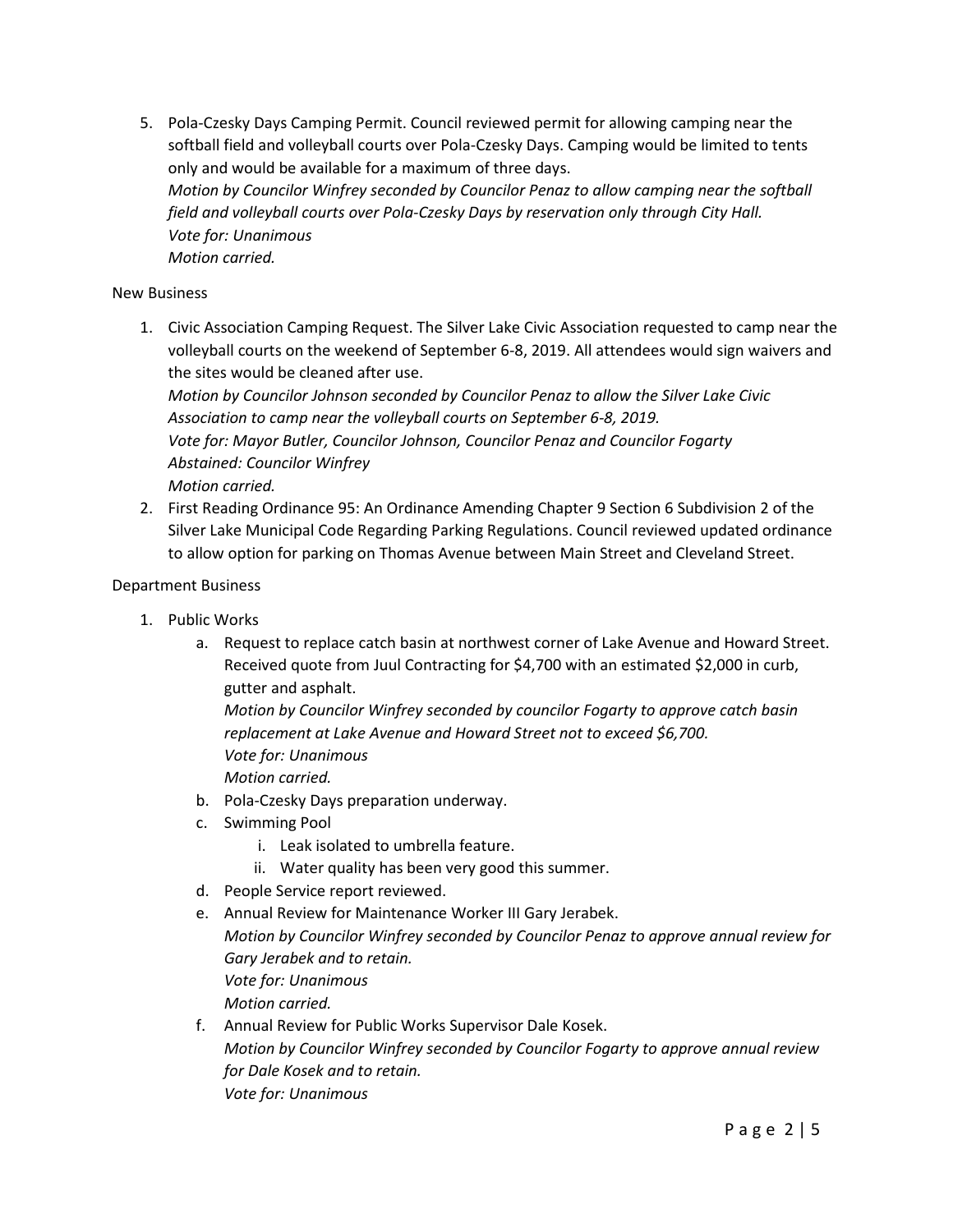## *Motion carried.*

- 2. Public Safety
	- a. Fire Department
		- i. Reviewed calls for month.
		- ii. Community relations event at McLeod Historical Society pork chop supper.
		- iii. Extractor and dryer have been delivered to fire hall.
		- iv. Continuing to work on officer hiring process.
	- b. Ambulance Department
		- i. Reviewed calls for month.
		- ii. One EMT and one EMR have been placed on crews.
		- iii. Prepping call room for EMTs.
		- iv. Ambulance Director Ashley Ardolf-Mason informed the Council on Ambulance Department history, pay, recruiting, budget, yearly call review and concerns over future of the department.
	- c. Police Department
		- i. Coordinated with Public Health on posting hazardous substance placards at 104 Grove Avenue South.
		- ii. Department has begun testing body worn cameras with full-time employees.
		- iii. Reviewed arrests and call activity for month.

Mayor Butler called for a brief recess at 8:37pm.

Mayor Butler called the meeting back to order at 8:40pm.

- 3. Municipal Liquor
	- a. Sales for June were \$45,203.97 with a net profit of \$5,282.03 and year-to-date sales were \$251,000.44 with a net profit of \$21,715.01.
	- b. Request to approve the hire of Jim Nowak as part-time bartender. *Motion by Councilor Penaz seconded by Councilor Johnson to approve hire of Jim Nowak as part-time bartender at starting wage of \$10.27 pending drug test and background check.*

*Vote for: Unanimous Motion carried.*

- c. Request to approve the hire of Heather Johnson as custodial worker. *Motion by Councilor Penaz seconded by Councilor Winfrey to approve hire of Heather Johnson as custodial worker at starting wage of \$10.27 with maximum time of 4.5 hours to complete specified weekly cleaning pending drug test and background check. Vote for: Mayor Butler, Councilor Penaz, Councilor Winfrey and Councilor Fogarty Abstained: Councilor Johnson Motion carried.*
- d. Request to approve the hire of Rhonda Kaczmarek as part-time bartender. *Motion by Councilor Penaz seconded by Councilor Winfrey to approve hire of Rhonda Kaczmarek as part-time bartender at starting wage of \$10.27 pending drug test and background check. Vote for: Unanimous Motion carried.*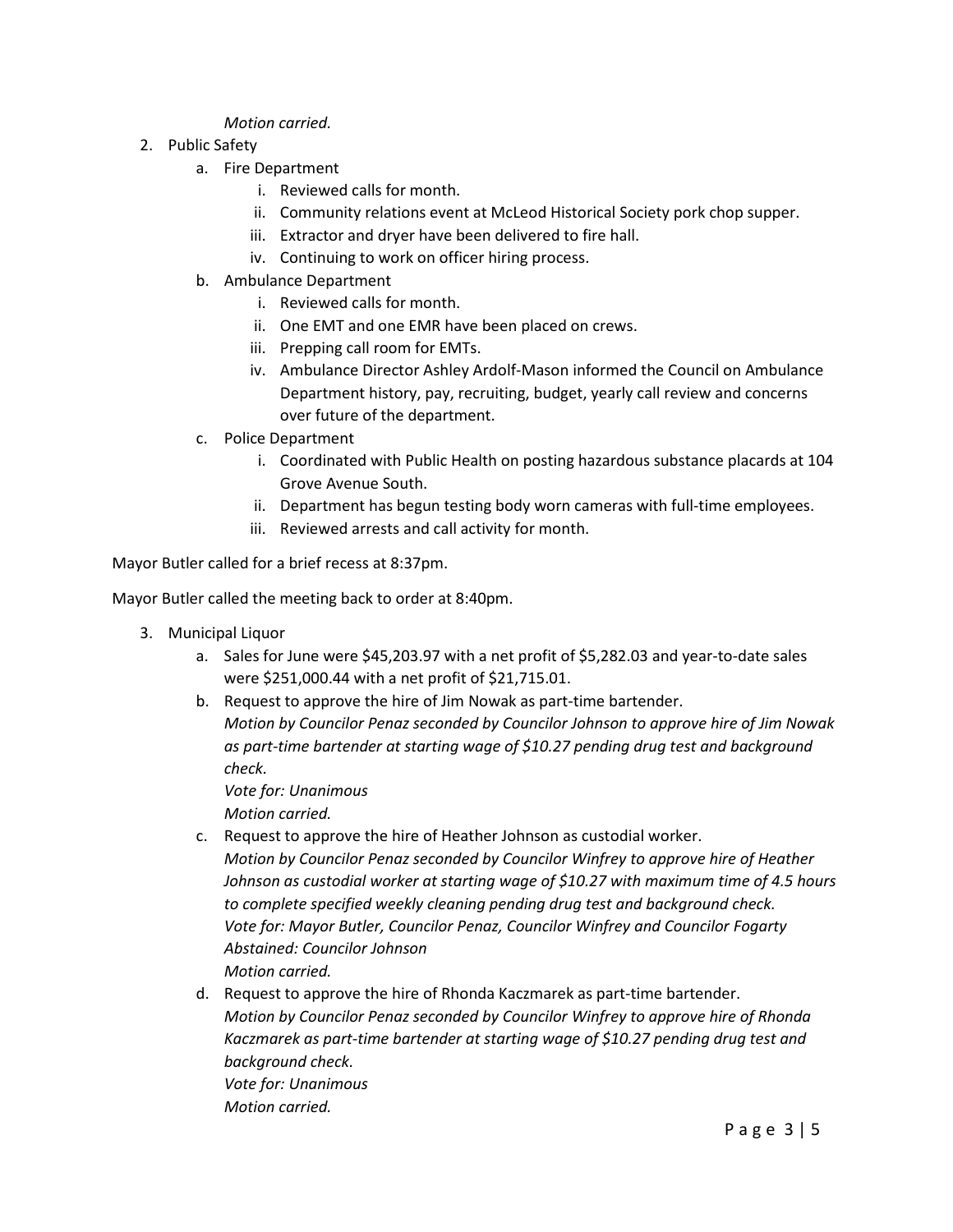- 4. Community Development
	- a. Planning Commission met to discuss Business Subsidy Policy and review option for marketing to developers for building in Silver Lake. *Motion by Councilor Johnson seconded by Councilor Penaz to set public hearing for Business Subsidy Policy at 6pm on Monday, August 19, 2019. Vote for: Unanimous Motion carried.*
	- b. Reviewed dog barking ordinance. Will discuss at future meeting.
	- c. Discussed yard waste, recycling and options for maintaining the sites. McLeod County Environmental Services seeking input from councils/boards throughout county.
	- d. Request to support McLeod County application for Parks and Trails Legacy Fund for Dakota Rail Trail Project.

*Motion by Councilor Fogarty seconded by Councilor Johnson to approve sending a letter of support for the Legacy Fund application.*

*Vote for: Councilor Fogarty and Councilor Johnson Vote against: Councilor Penaz, Councilor Winfrey and Mayor Butler Motion failed.* 

- e. Councilor Penaz and Councilor Winfrey will be attending meetings with SEH and USDA Rural Development on capital improvement project. Councilor Johnson and Mayor Butler will serve as alternates.
- 5. Administration
	- a. Reviewed June Treasurer's Report
	- b. Request to approve RFP for 2019-2021 audits.

*Motion by Councilor Fogarty seconded by Councilor Penaz to approve RFP for 2019-2021 audits.*

*Vote for: Unanimous*

*Motion carried.*

c. Request to work with Shannon Sweeney of David Drown Associates for financial advising.

*Motion by Councilor Fogarty seconded by Councilor Penaz to approve request to work with Shannon Sweeney for financial advising.*

*Vote for: Unanimous*

*Motion carried.*

- d. Council informed on insurance claim for hail damage to city owned buildings
	- i. Pool building and shed by softball field will require roof replacement. *Motion by Councilor Penaz seconded by Councilor Johnson to approve seeking estimates for roof replacements at pool building and storage shed. Vote for: Unanimous Motion carried.*
- e. Annual Review for Clerk Jerabek

*Motion by Councilor Johnson seconded by Councilor Penaz to approve annual review for Clerk Jerabek and to retain with step increase to \$24.33 per hour. Vote for: Unanimous Motion carried.*